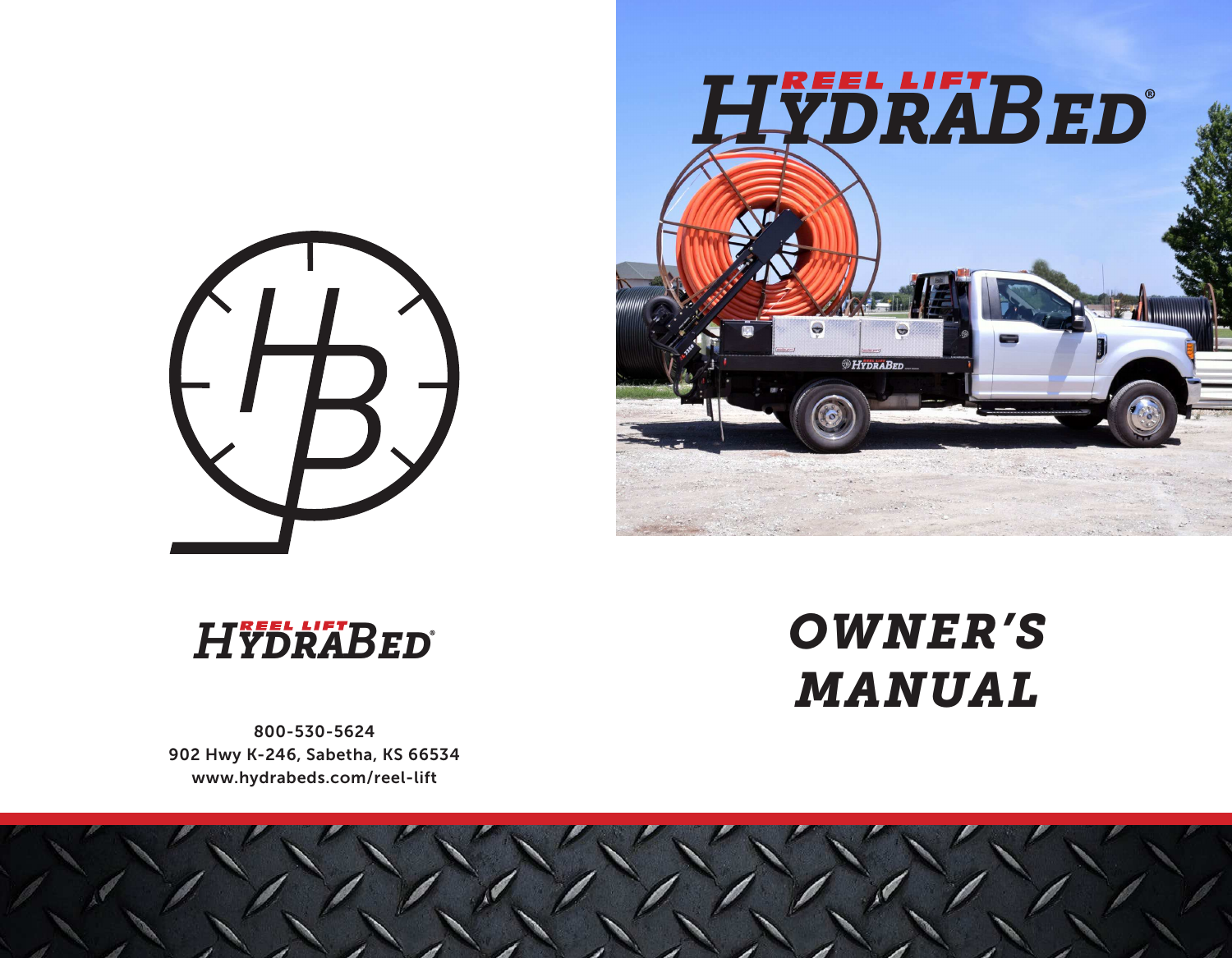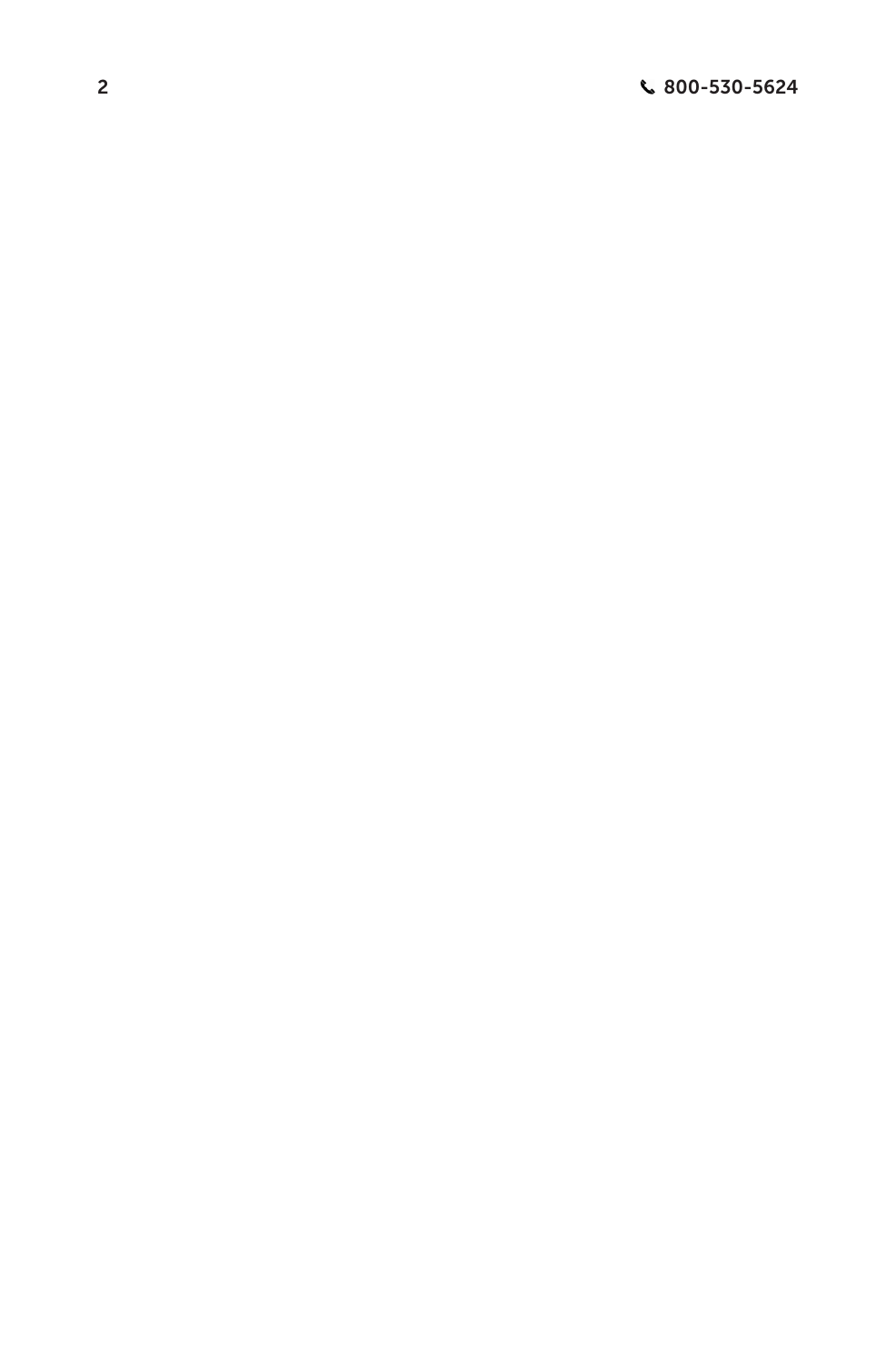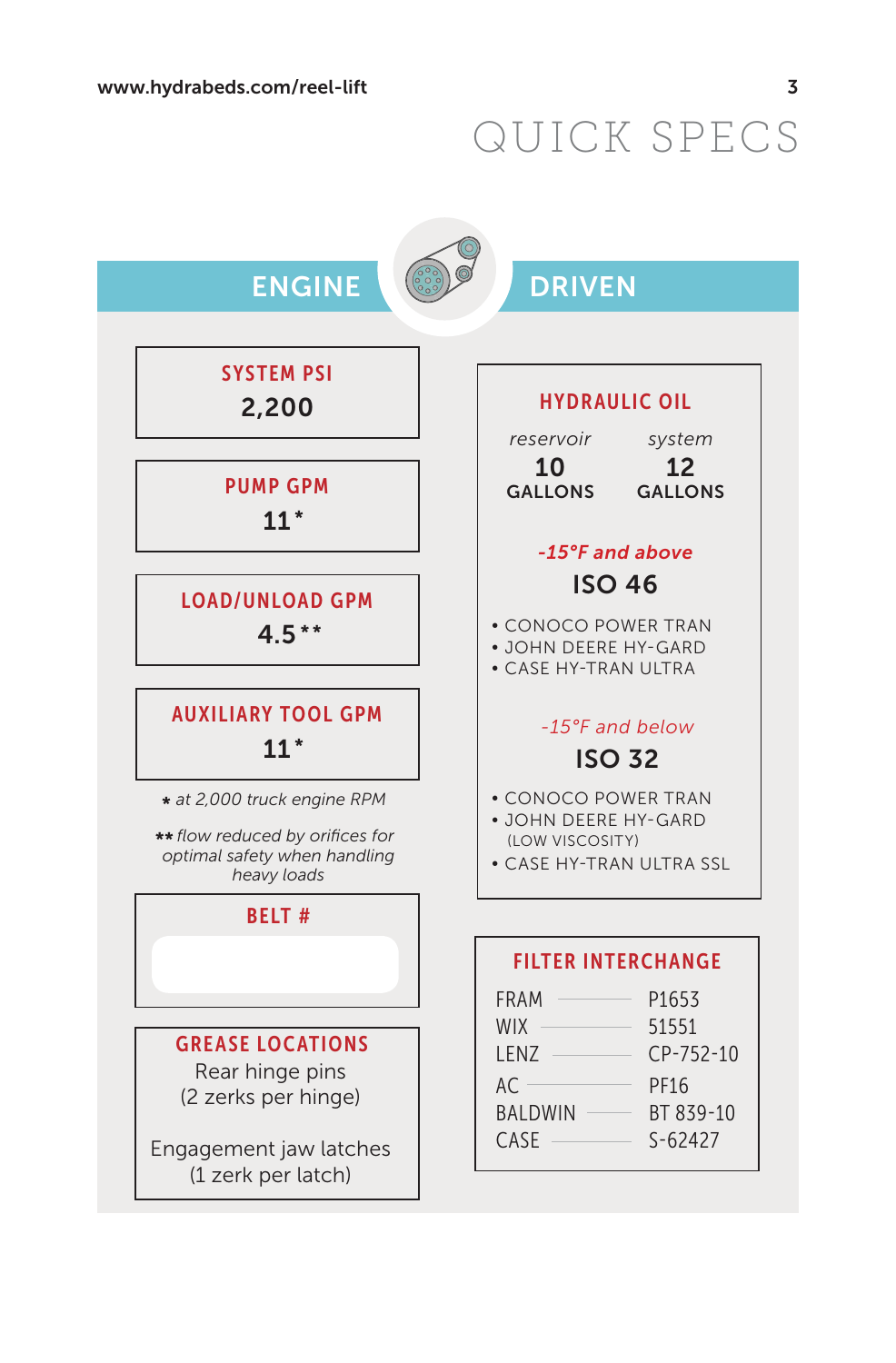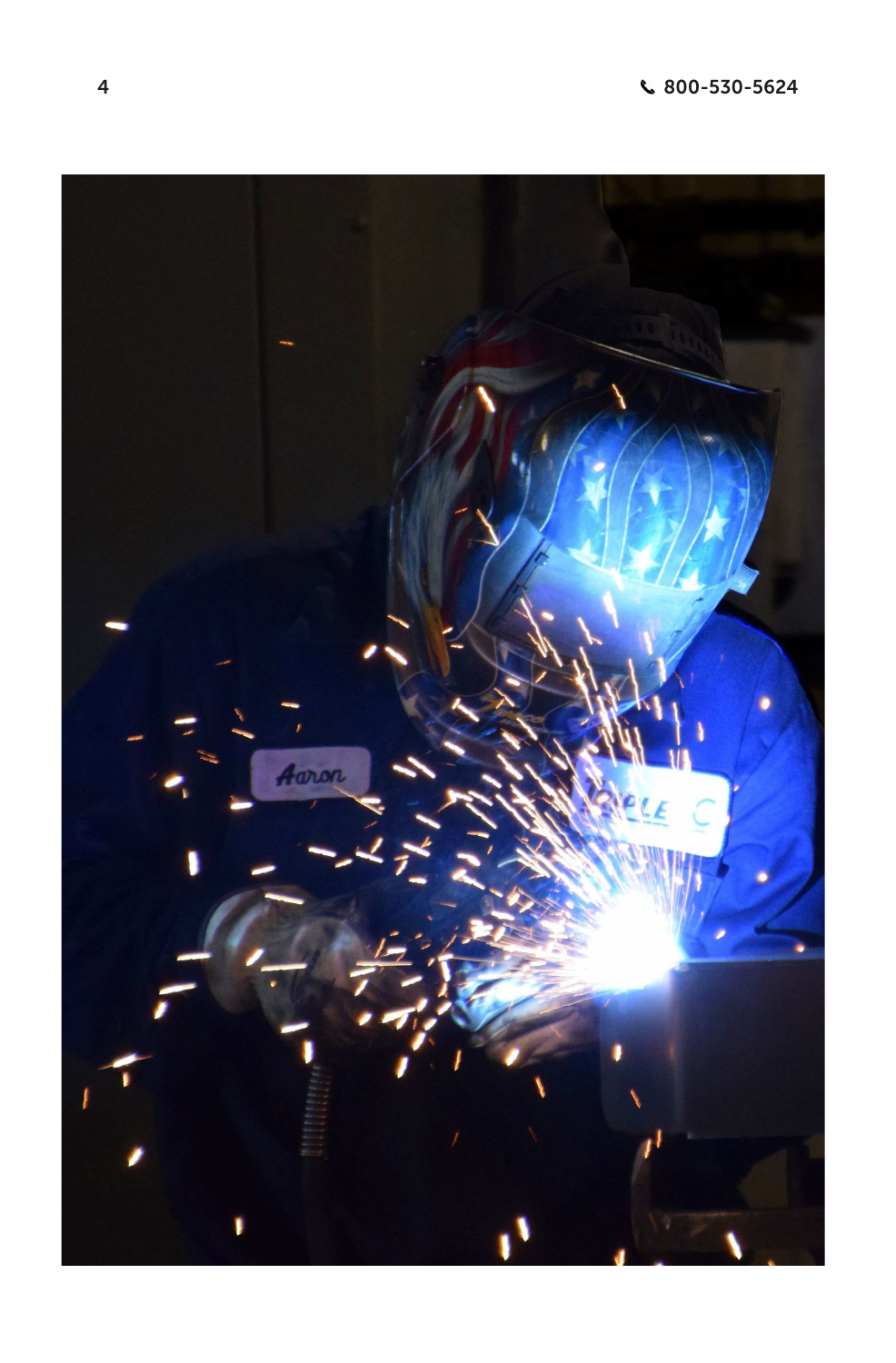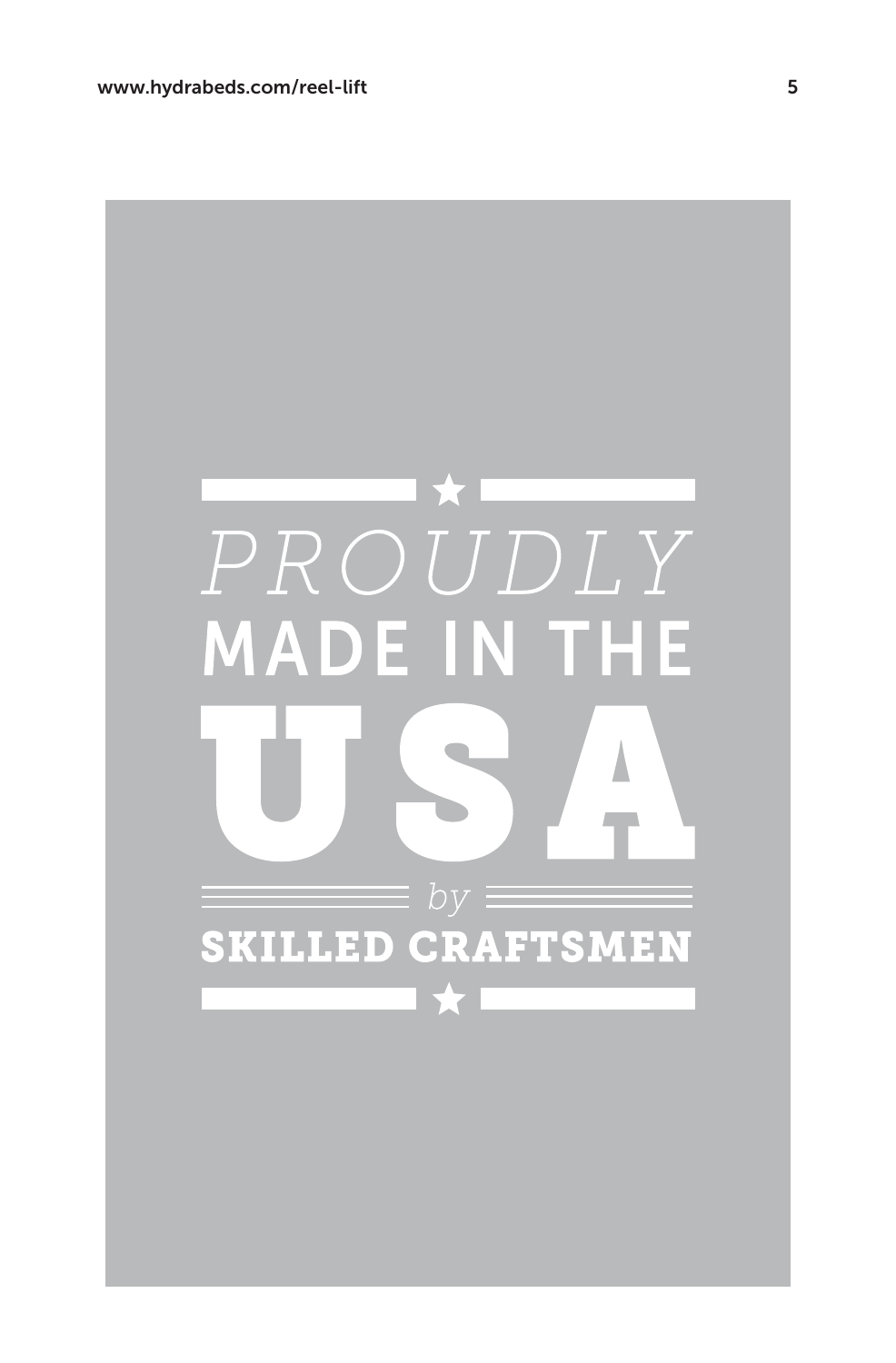### WARRANTY

### HYDRA BED LIMITED WARRANTY

#### 1 What do I need to do to be covered?

You must properly complete and return the warranty card found at the front of the manual.

#### 2 What does this Warranty cover?

Hydra Bed will warranty the Hydra Bed® Reel Lift and its structural and system components.

#### 3 What does this Warranty not cover?

The warranty does not cover equipment that has been damaged by:

- Misuse (including operation above its rated capacity), abuse, or accident;
- Failure to follow the operating instructions or maintenance protocols that we provided (including failure to regularly lubricate equipment);
- Any improper or unauthorized installation, repair or modification to the equipment; or
- Fire, flood, "acts of God," or other contingencies beyond our control.

#### 4 How long does the coverage last?

The warranty period for structural components—for example, the frame, welds, hinges and arms-lasts for **5 years** after purchase date. The warranty period for system components—for example, the valves, pumps, controls, and motors—lasts for 2 years after the purchase date.

#### 5 What will Hydra Bed do to correct problems?

Hydra Bed may repair or replace the equipment covered by this warranty at no charge.

#### 6 How do you get service?

**6.1** If something goes wrong with your equipment, call your Dealer or Hydra Bed. Your Dealer or Hydra Bed will ask for the equipment's serial number and a description of the problem. Hydra Bed will determine (1)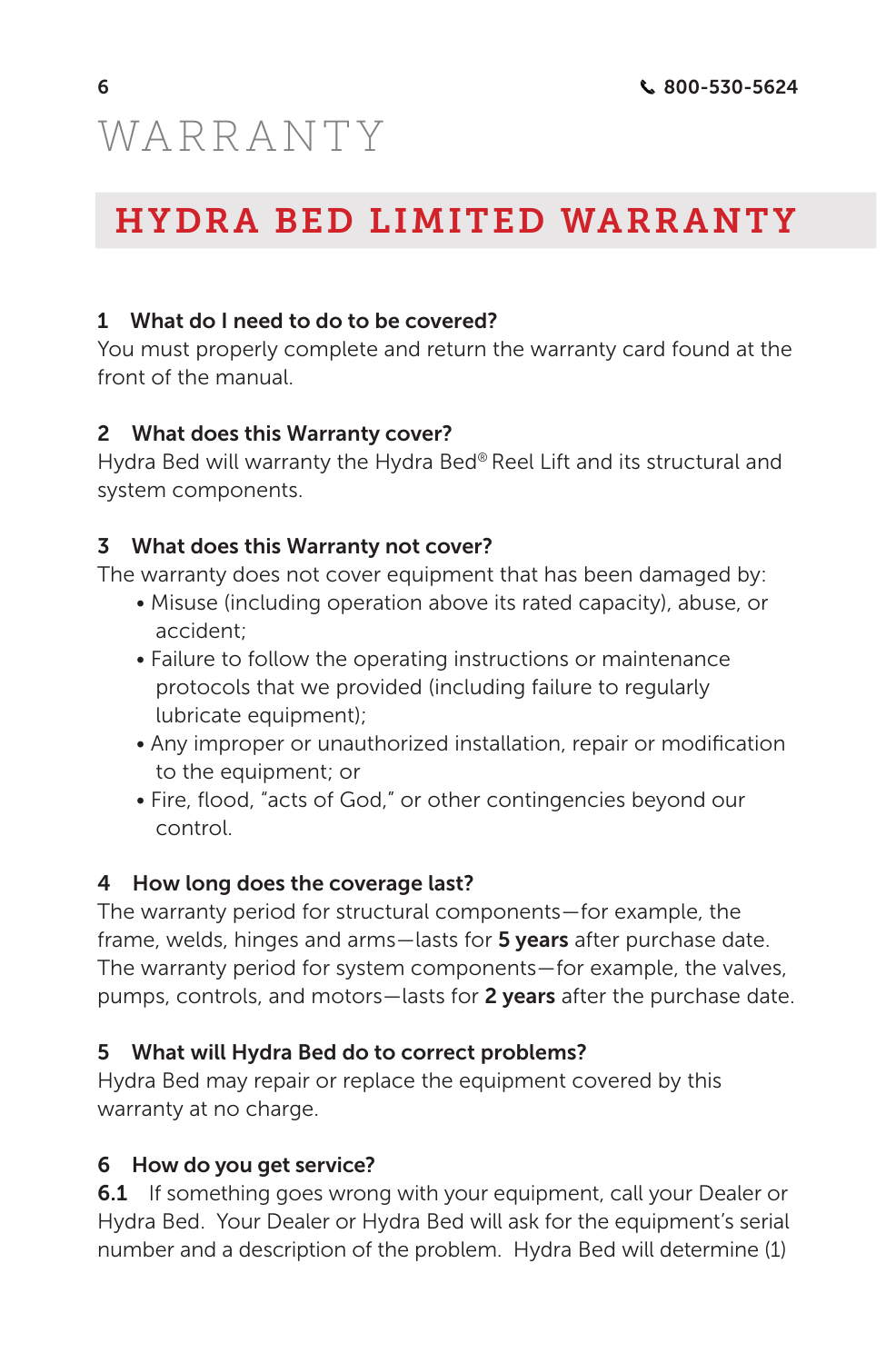WARRANTY

whether the equipment is within the warranty period and (2) whether to repair or replace the equipment.

**6.2** If we determine the problem can be resolved by providing a replacement part, Hydra Bed may deliver the part to you or to the Dealer. If the part is sent directly to the end user, Hydra Bed will require prepayment of the retail price of the replacement part and applicable shipping costs. Hydra Bed will also send instructions for returning the replaced part.

**6.3** If we determine the problem requires service, your Dealer or Hydra Bed will schedule a service appointment at a mutually convenient time at no charge.

**6.4** If you follow the return instructions, Hydra Bed will refund any prepayment for the part and shipping. However, you will not be refunded if (1) you fail to return the part as instructed, (2) we determine that the equipment is not covered under this warranty, or (3) we determine that the problem was due to one of the disqualifying causes in Section 3.

#### 7 What will Hydra Bed not do?

Hydra Bed will not be liable for any amount that exceeds the amount you paid for the equipment. However arising, we will not be liable for:

- Expenses incurred without our written authorization;
- Direct, indirect, incidental or consequential damages, such as the loss of anticipated profits or benefits; or
- Loss or damage of any material used with the equipment.

#### 8 How does state law relate to this Warranty?

This warranty gives you specific legal rights. You may also have other rights, which vary from state to state.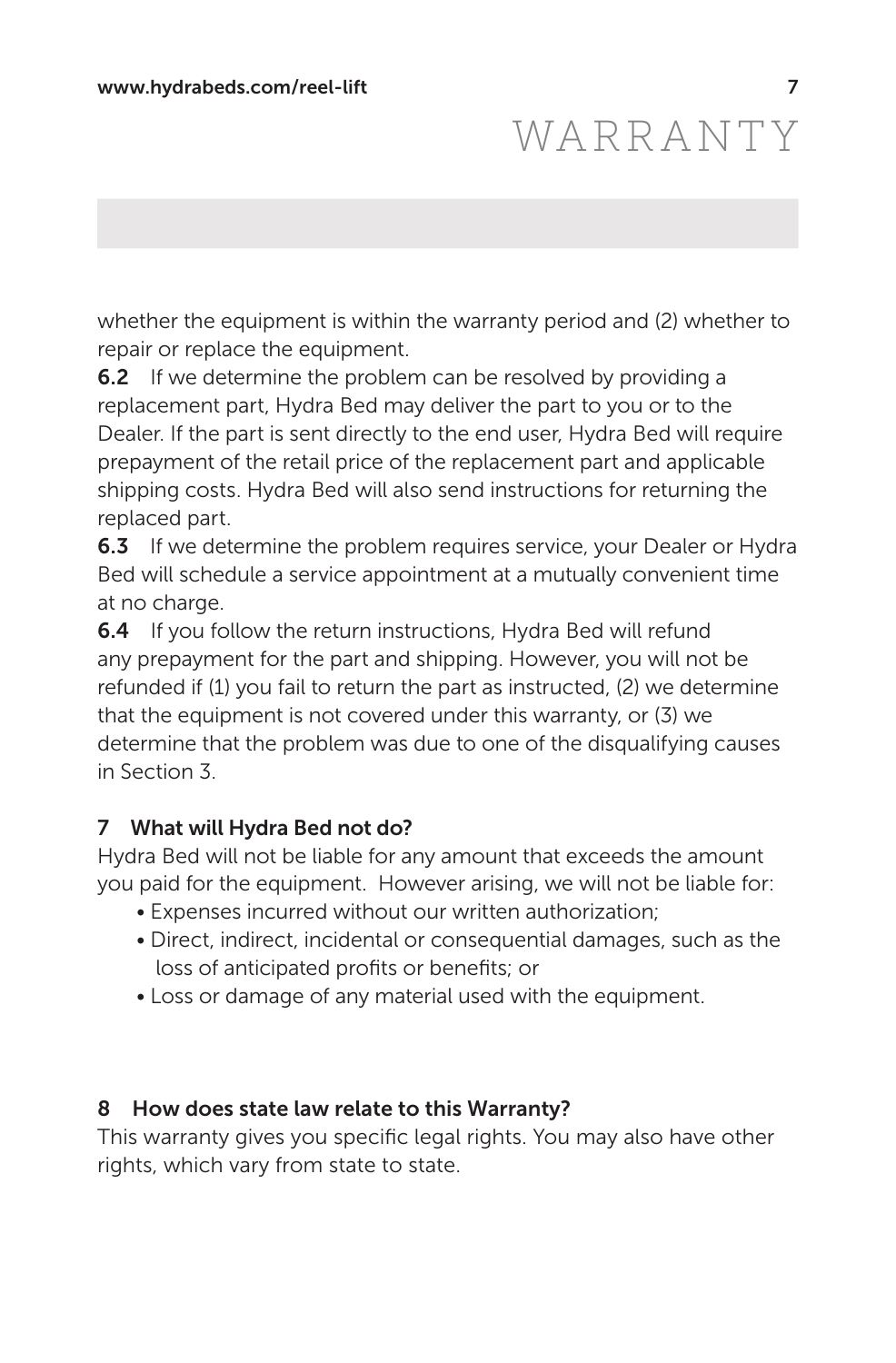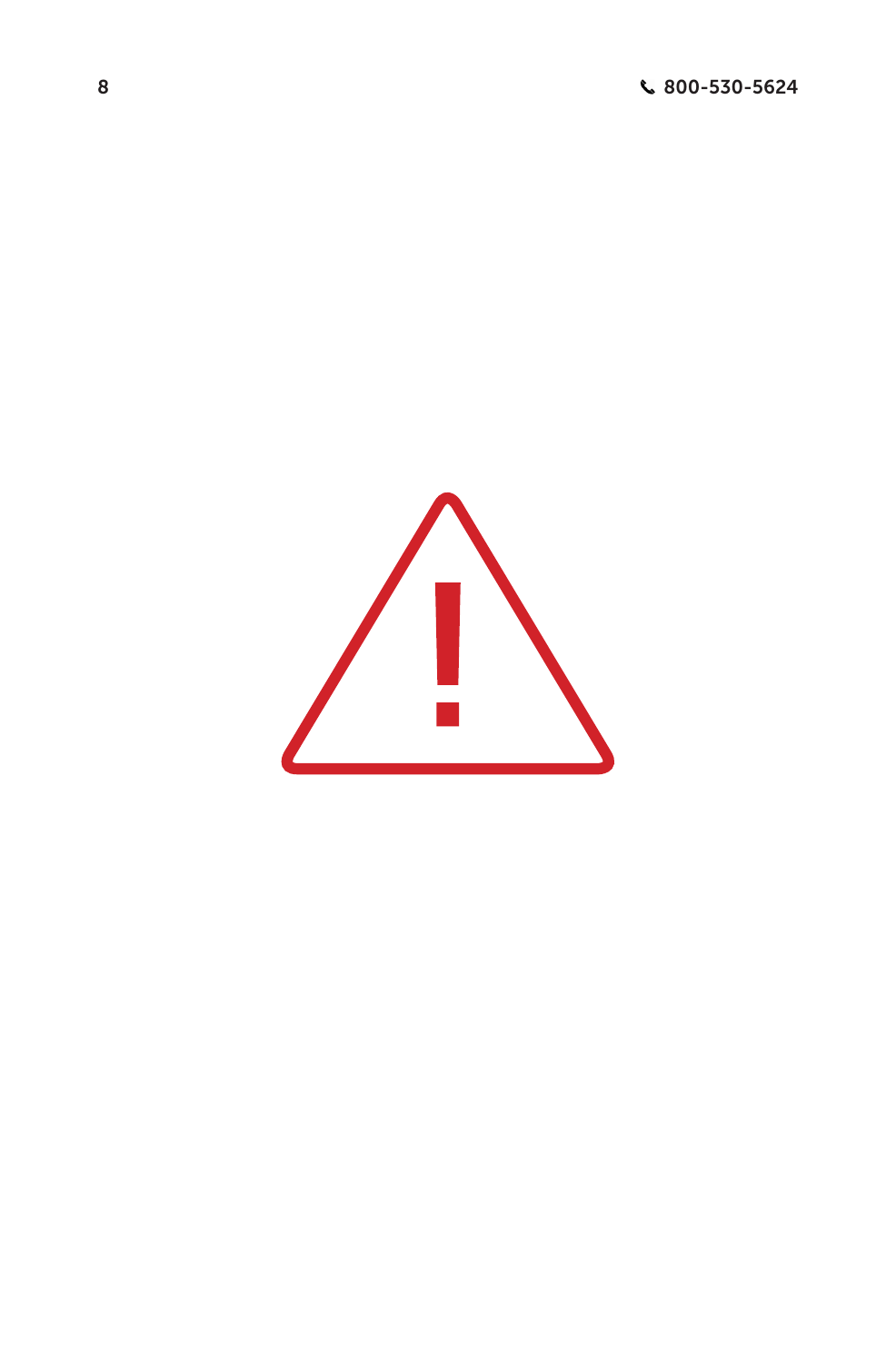### SAFETY GUIDELINES

*NEVER* exceed the manufacturer's gross vehicle weight or gross axle weight rating for your truck.

*NEVER* exceed the tire manufacturer's gross weight rating.

*NEVER* allow yourself or anyone else to go near a reel or any other object that is suspended by any means: hydraulic, mechanical or otherwise.

*NEVER* increase or decrease the factory relief valve setting. This action automatically voids all warranties and could endanger the operator and/or bystanders.

*NEVER* operate the truck and HydraBed® Reel Lift on dangerous terrain.

*NEVER* operate the pump at engine speeds in excess of 3,000 RPM or serious damage may result that will not be covered by warranty.

*NEVER* allow unauthorized personnel access to the controls for your Hydra Bed® Reel Lift.

*ALWAYS* use sound judgment and common sense when operating your truck and HydraBed® Reel Lift.

*ALWAYS* attach trailers or equipment only to factory installed gooseneck hitch or rear drop hitch.

*ALWAYS* respect the weight of the load you are carrying and allow more stopping distance than normally required for an empty truck.

*ALWAYS* make certain that there is no foreign material in the arm-receiving areas and/or the area where the arm cross tube assembly comes to rest. Hydraulic pressure will be sufficient to cause damage if the arm assembly is placed in the stowed position over foreign material.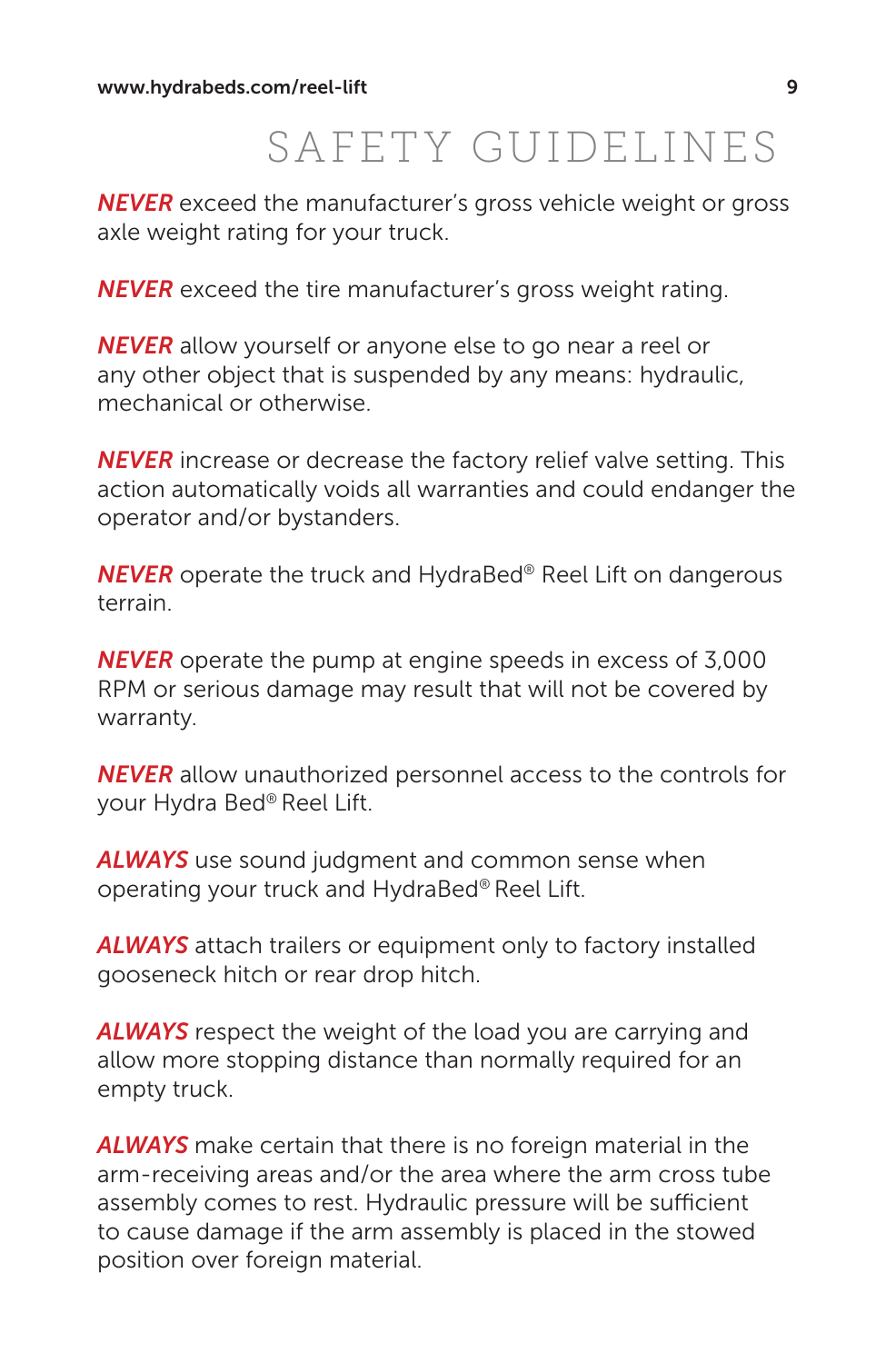# OPERATION

### **LOAD**

#### MAKE CERTAIN THAT THE UPPER SURFACE OF THE UNIT IS CLEAR.

- The hydraulic system will turn on when opening the top body toolbox located on the back passenger side corner of the bed (For engine-driven applications only. For PTO applications, follow the PTO manufacturer's instructions to operate the PTO pump). 1
- Pull the right handle of the valve toward you and lower the axle engagement jaws to a height lower than the reel's axle. 2
- Pull the spring-loaded latches on the axle engagement jaws toward you and lift the latches up. 3
- Back the truck up so the engagement jaws are lower than the axle and nearly center with the reel. 4
- Raise the engagement jaws until the axle is in the G-shaped slots. Close the latches. 5
- To raise the reel, push the right handle of the valve until the load is resting on the flat surface of the Hydra Bed. 6
- $7$  Close the top body toolbox to turn off the hydraulic system.



*Failure to shut off clutch pump will cause it to be damaged at highway speeds.*

#### UNLOAD

 $1$  To unload reel, reverse the previous steps 1 through 5.

### TOOL AUXILIARY (if equipped)

QUICK COUPLERS PROVIDE DOUBLE-ACTING HYDRAULIC CAPABILITIES.

11 GPM at 2,000 engine RPM 2200 Maximum PSI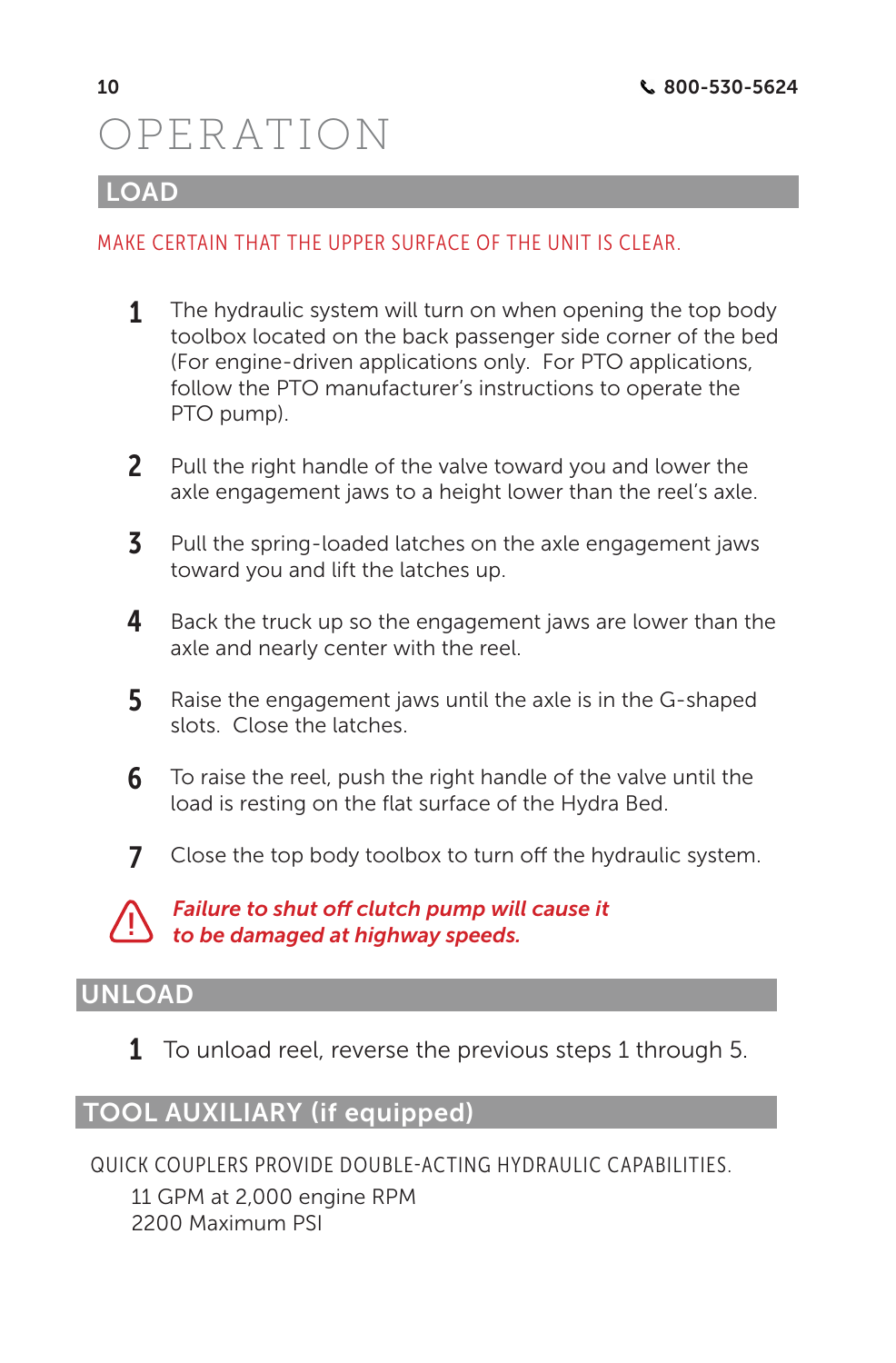## MAINTENANCE

OIL

FILTER



- $\,$  Maintain oil supply at reservoir - check plug level with recommended grade (see page 3).
- 2 Any leaks should be repaired or corrected immediately.
- *to change oil, see filter replacement*  \* *instructions below*





- $1$  Turn truck and system OFF. Place container under oil filter to catch oil.
- 2 Loosen current filter to allow oil to begin draining. Once oil has stopped draining, completely remove old filter.
- 3 Clean the filter mounting surface and then lubricate rubber gasket on new oil filter with clean hydraulic oil.
- 4 Spin new oil filter onto filter housing until it makes contact. Then, tighten oil filter another 3/4 turn.
- $5$  Refill system to reservoir check plug with recommended oil.

#### **LUBRICATION**

GREASE MONTHLY OR EVERY 100 CYCLES, WHICHEVER OCCURS FIRST.

Main lift hinge pins *(2 zerks per hinge) Engagement jaw latches (1 zerk per side)*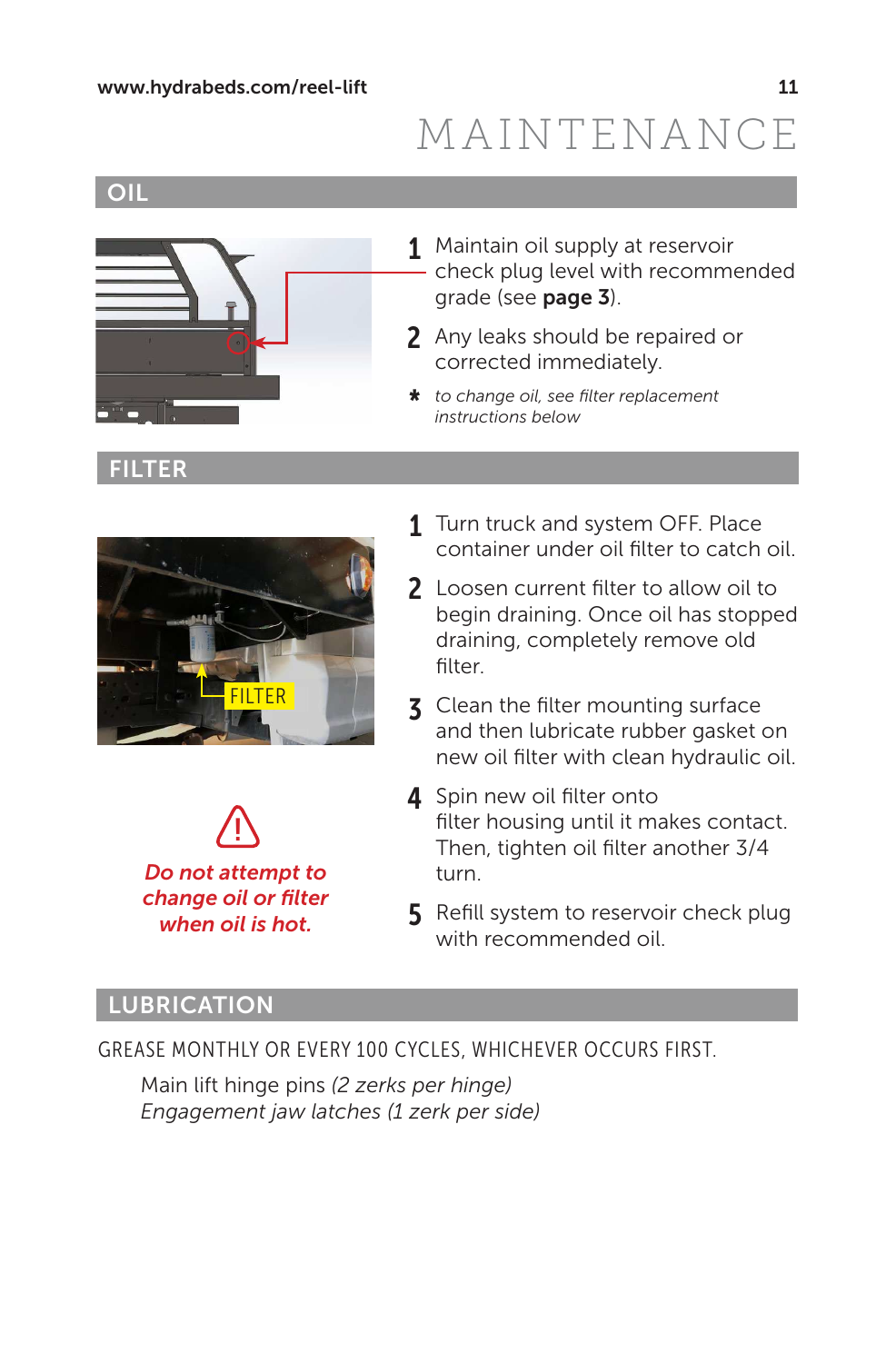# MAINTENANCE



#### BELT TENSION

Efficient power transfer requires proper belt tension. If belts are slipping, re-tensioning and/or replacement will be required.

#### BELT REPLACEMENT

On serpentine belt applications, use the appropriate size driver or socket to unload the tensioner. Then remove the belt from the pulleys. In applications using a smooth pulley, always install the belt on the smooth pulley last. On most brackets with engines utilizing v-belt drive a hinging pump mounting bracket is used to adjust the belt tension. By loosening this bracket, tension on the belt is released allowing the belt to be removed.

#### CLUTCH BURNISHING

It is imperative that all clutch pump systems go through a short clutch burnishing period to generate the required torque prior to use. This is a process of cycling the clutch to "break in" the internal friction surfaces. Upon initial HydraBed Reel Lift system runin, cycle the clutch at a rate of 5 seconds  $ON - 5$ seconds OFF for a total of 25 cycles. Vary the truck RPM between an idle and 1500 RPM throughout this process. The system must be at full pressure during this process. Develop full pressure by lowering the arms to the lowest rearward point and continuing to pull the unload lever. *It is recommended to repeat this process annually to maintain the maximum torque possible.*